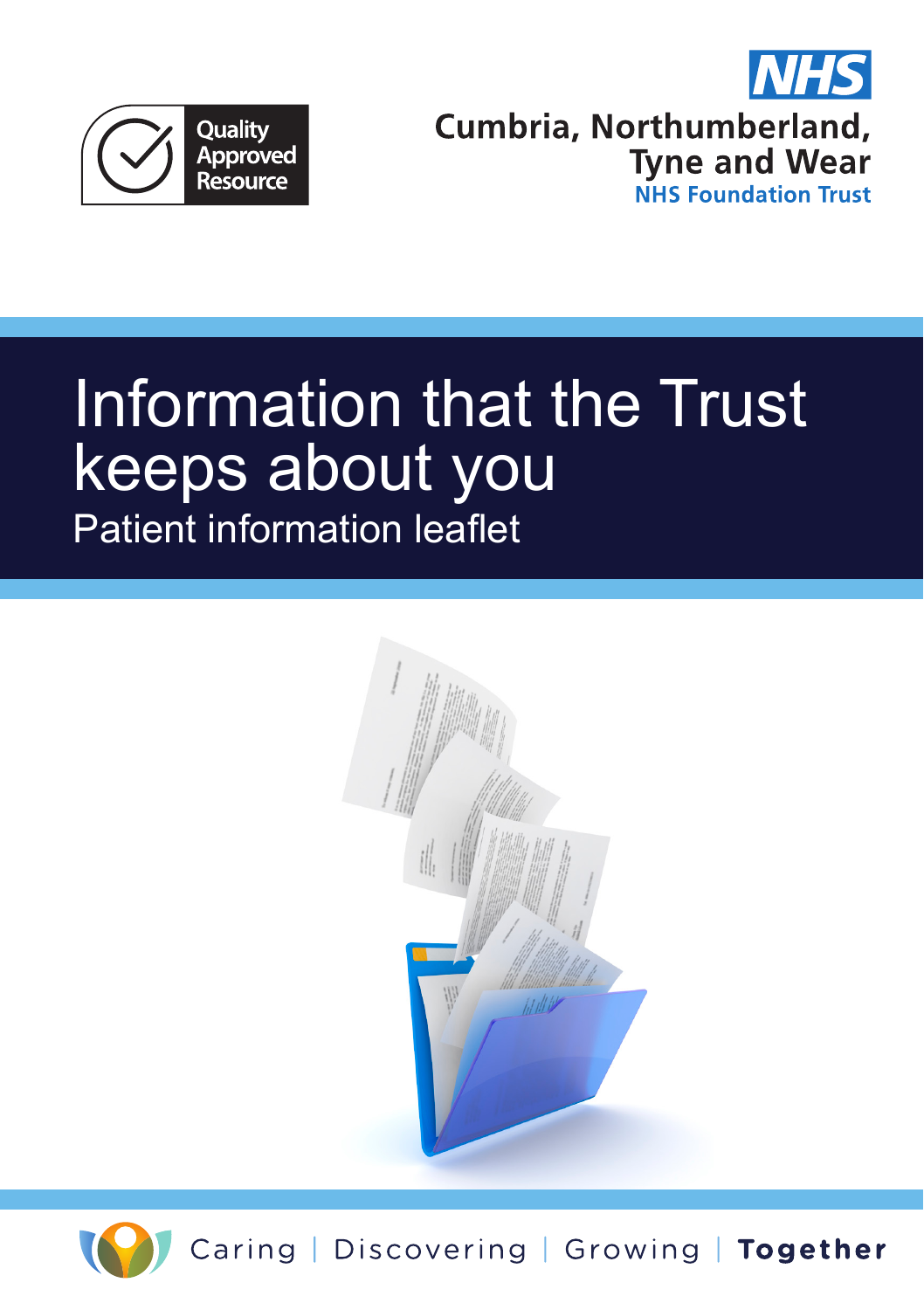This leaflet explains

- **•** how we use information that we hold about you
- **•** who we might share it with
- **•** and what your rights are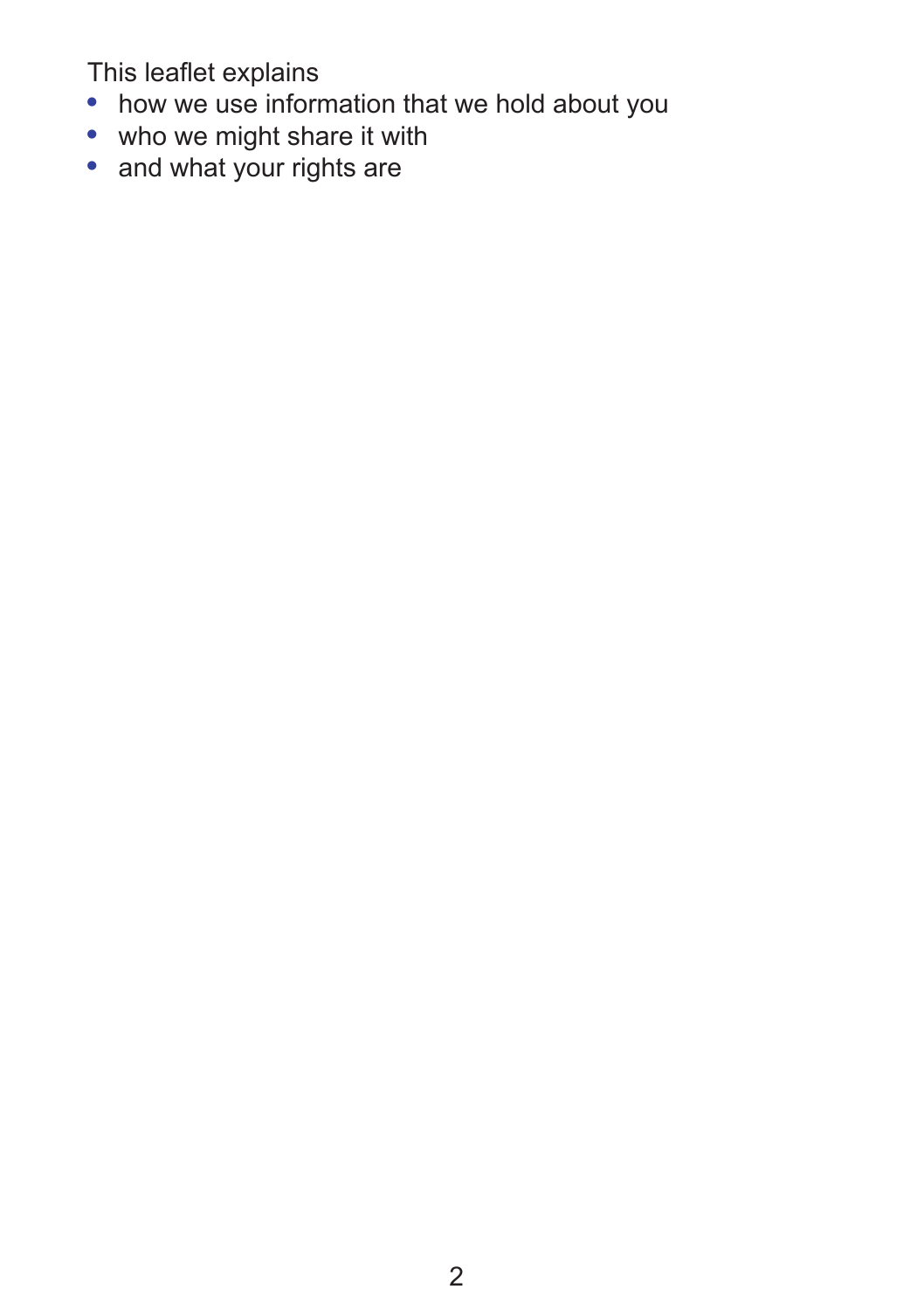## **Why does the Trust keep information about me?**

The Trust needs to keep information about you, your health and treatment so that we can provide the best possible care for you.

#### **Is the information kept confidential?**

Everyone who works in the Trust and within the wider NHS must keep information about you confidential. We do share information within the team that is caring for you, and sometimes with other professionals in other organisations that are providing care for you, like your General Practitioner and Social Services.

If we do share information with other organisations, we would normally talk to you about it first and ask for your permission.

#### **What other organisations do you share information with?**

The main organisations that we share information with are:

- **•** NHS Trusts and NHS Foundation Trusts
- **•** Clinical Commissioning Groups
- **•** Social Services
- **•** General Practitioners
- **•** Ambulance Trusts

We may also share information with the following agencies, subject to strict agreements about how they will use it:

- **•** Social services
- **•** Education services
- **•** Local authorities
- **•** Care Quality Commission
- **•** Mental Health Tribunal Office
- **•** Voluntary organisations
- **•** Private sector service providers
- **•** Probation Service
- **•** Police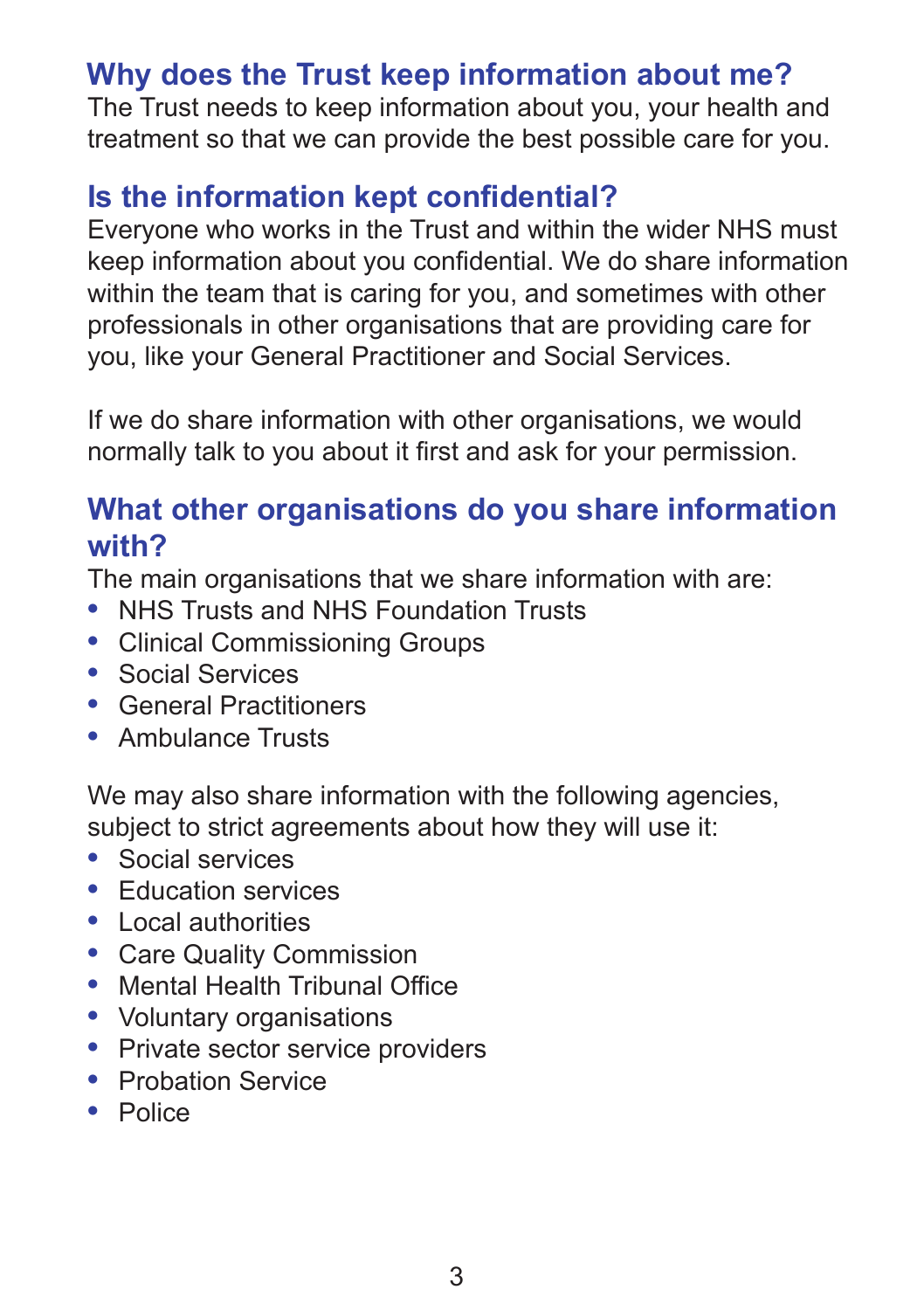On very rare occasions we may also share information with other organisations because we feel that there would be a serious risk to you or to other people if we did not do so, or because there is a legal obligation, such as a court order, that means we have to disclose information.

Where you have indicated that you are happy for the Trust to do so, we may send you out a questionnaire or a survey to complete so that we can gather views of service users about the care they have recently received.

The Trust is involved in the NHS Patient Survey Programme. The surveys are used by the Trust to understand areas where services could be made better for service users. They will also be used by the CQC to build up a picture of what NHS services are like across the country. There is no requirement for the Trust to seek your consent to send out a survey to you, however should you not wish receive such questionnaires and/or surveys please contact your clinical team.

# **What sort of information do you keep?**

We keep information both on paper and on computer. The kinds of details that we keep include:

- **•** basic information about you, such as your name, date of birth, address, next of kin
- **•** records of your contacts with professionals, such as clinic visits
- **•** notes and reports on your health and any treatment or care that you need
- **•** records of any tests or assessments that we carry out
- **•** records of the treatment and care that we provide for you
- **•** relevant information from other health professionals, members of your family or friends who care for you and know you well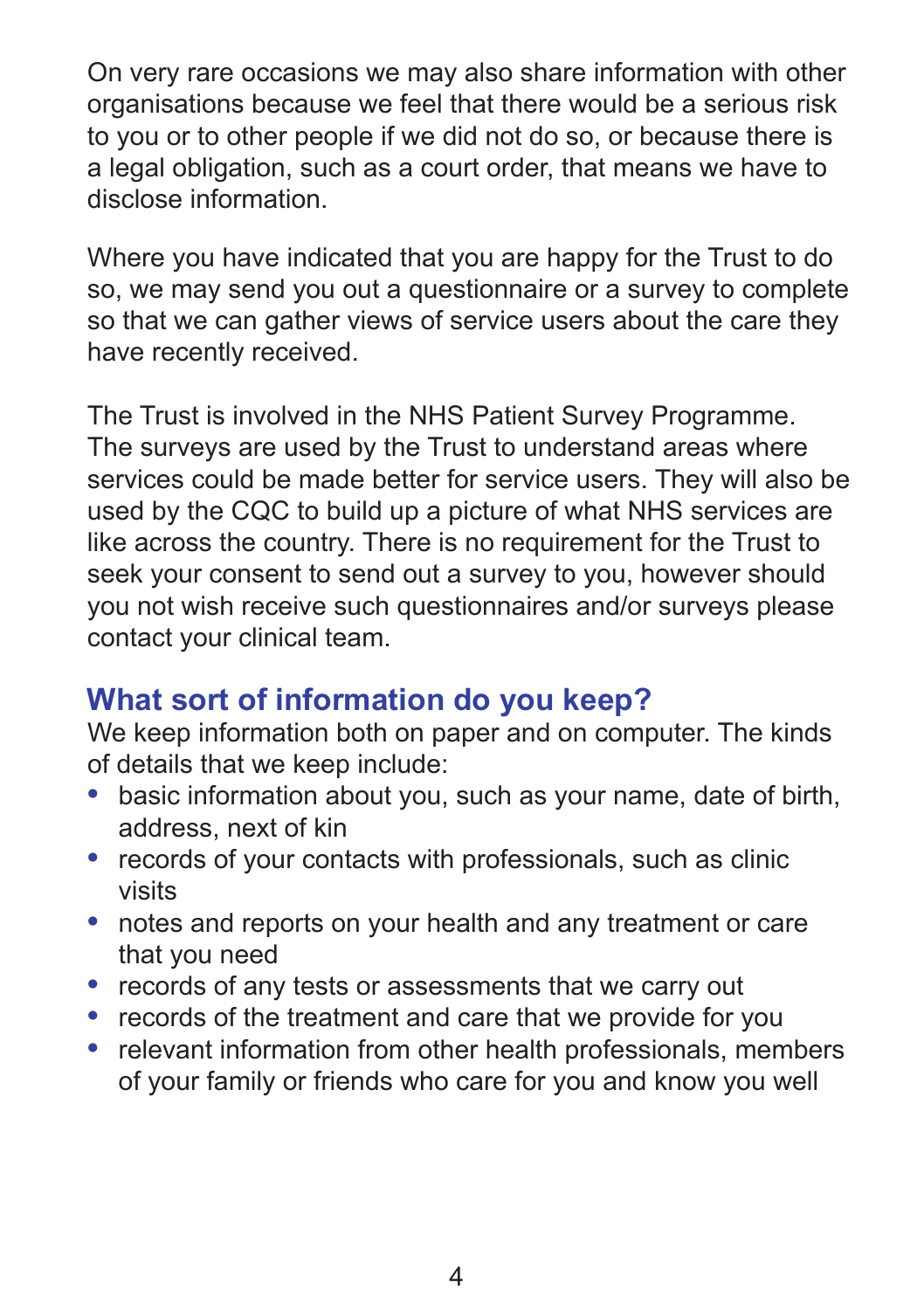## **How does the information help in my treatment?**

It is important that we record everything about your health and the care that we provide for you. This means that:

- **•** we can see what treatments have helped you in the past
- **•** we can use the information to plan with you your treatment in the future
- if you see a new doctor or other professional they know exactly what care and treatment you are already receiving,
- **•** we can share information with other agencies if they are also involved in caring for you.
- **•** if you have any concerns or complaints about your care we can investigate them properly.

#### **Do you use information about me for anything else?**

We usually remove your name, address and date of birth before we share any information about you outside the team of professionals caring for you. We may then use this information to:

- **•** carry out research to find the most effective treatments
- **•** make sure our services are meeting the needs of patients
- **•** train healthcare professionals
- **•** feedback statistics about the care we provide to our commissioners, NHS England and NHS Improvement.

There will be times when staff from the Trust and external organisations will need to see information about you before it can be used for the things listed above. These people may not be involved in your care directly but working in your best interests. These people will keep all information they see confidential and you will not be identified from the work that they do.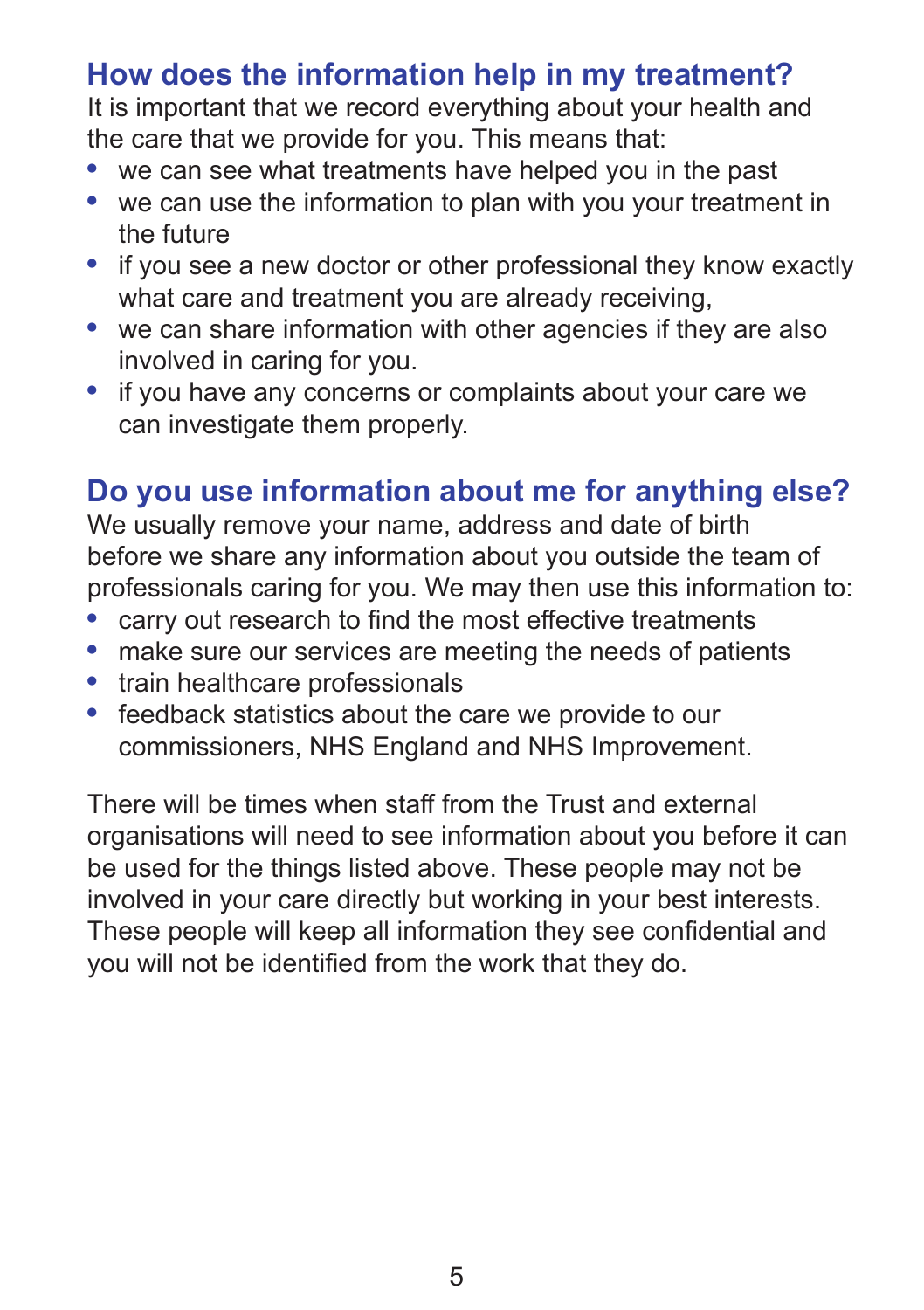## **Can I see what information you have about me?**

You have the right, under the Data Protection Act 2018, to find out what information we hold about you, whether that is on computer or on paper records. If you want to do this, you should write to:

Disclosure Team Medical Records Department St Nicholas Hospital Jubilee Road Gosforth, Newcastle upon Tyne NE3 3XT Tel: 0191 246 6896

There is no charge for providing you with copies of your records.

Sometimes you may not be able to see all of your records. This might be because they include information about other people, or because the medical professionals involved in your care believes it would be harmful to you or to someone else.

#### **What if I don't want you to share information about me with other organisations?**

If for any reason, you do not wish to have your information used in any of the ways described in this booklet please speak to the health professionals concerned with your care.

If you have any questions about this, please contact: Data Protection Officer Information Governance and Medico Legal Department St Nicholas Hospital Jubilee Road Gosforth, Newcastle upon Tyne NE3 3XT Tel: 0191 246 6896

If you are not sure about anything in this leaflet, please speak to a member of staff.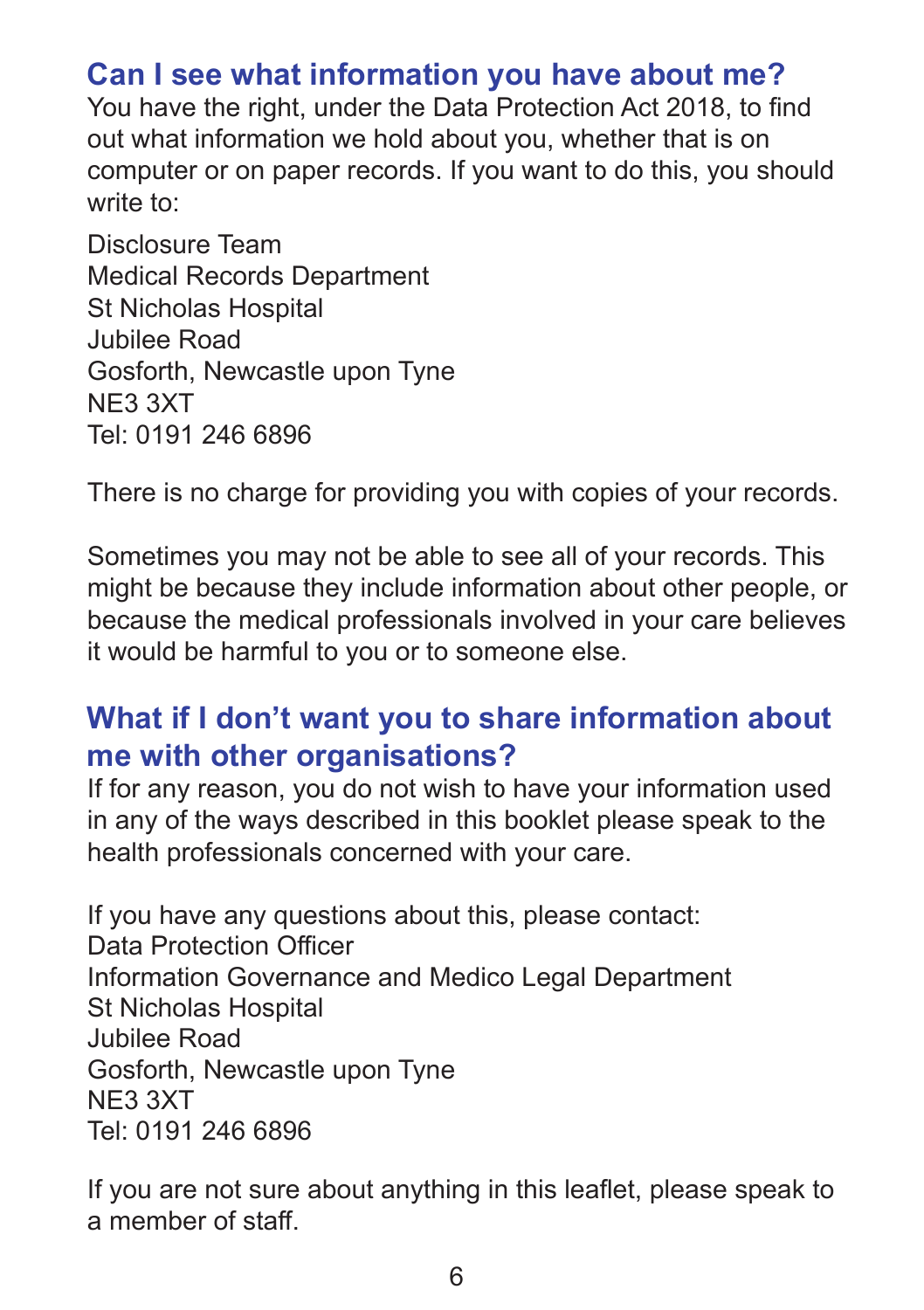## **Useful contacts**

- **•** Data Protection Officer for Cumbria, Northumberland, Tyne and Wear NHS Foundation Trust - Angela Faill - DPO@cntw. nhs.uk
- The NHS website www nhs uk
- **•** Cumbria, Northumberland, Tyne and Wear NHS Foundation Trust - www.cntw.nhs.uk
- **•** Patient Advice and Liaison Service
	- Gateshead, South Tyneside, Sunderland and Lotus Ward at Acklam Road Hospital, Middlesbrough. Tel: 0800 328 4397
	- North of Tyne Tel: 0800 032 0202

## **What if I have a comment, suggestion, compliment or complaint about the service?**

If you want to make a comment, suggestion, compliment or complaint you can:

- **•** talk to the people directly involved in your care
- **•** ask a member of staff for a feedback form, or complete a form on the Trust website www.cntw.nhs.uk (click on the 'Contact Us' tab)
- **•** telephone the Complaints Department Tel: 0191 245 6672
- **•** email complaints@cntw.nhs.uk Please note that information sent to the Trust via email is sent at your own risk
- **•** We are always looking at ways to improve services. Your feedback allows us to monitor the quality of our services and act upon issues that you bring to our attention.

You can provide feedback in the following ways:

- the quickest way for you to do this is to complete our short online survey at www.cntw.nhs.uk/poy
- complete a Points of You survey, available from staff.

# **References**

- **•** CNTW(O)09 Records Management Policy
- **•** CNTW(O)029 Confidentiality Policy Protecting and Using Personal Information